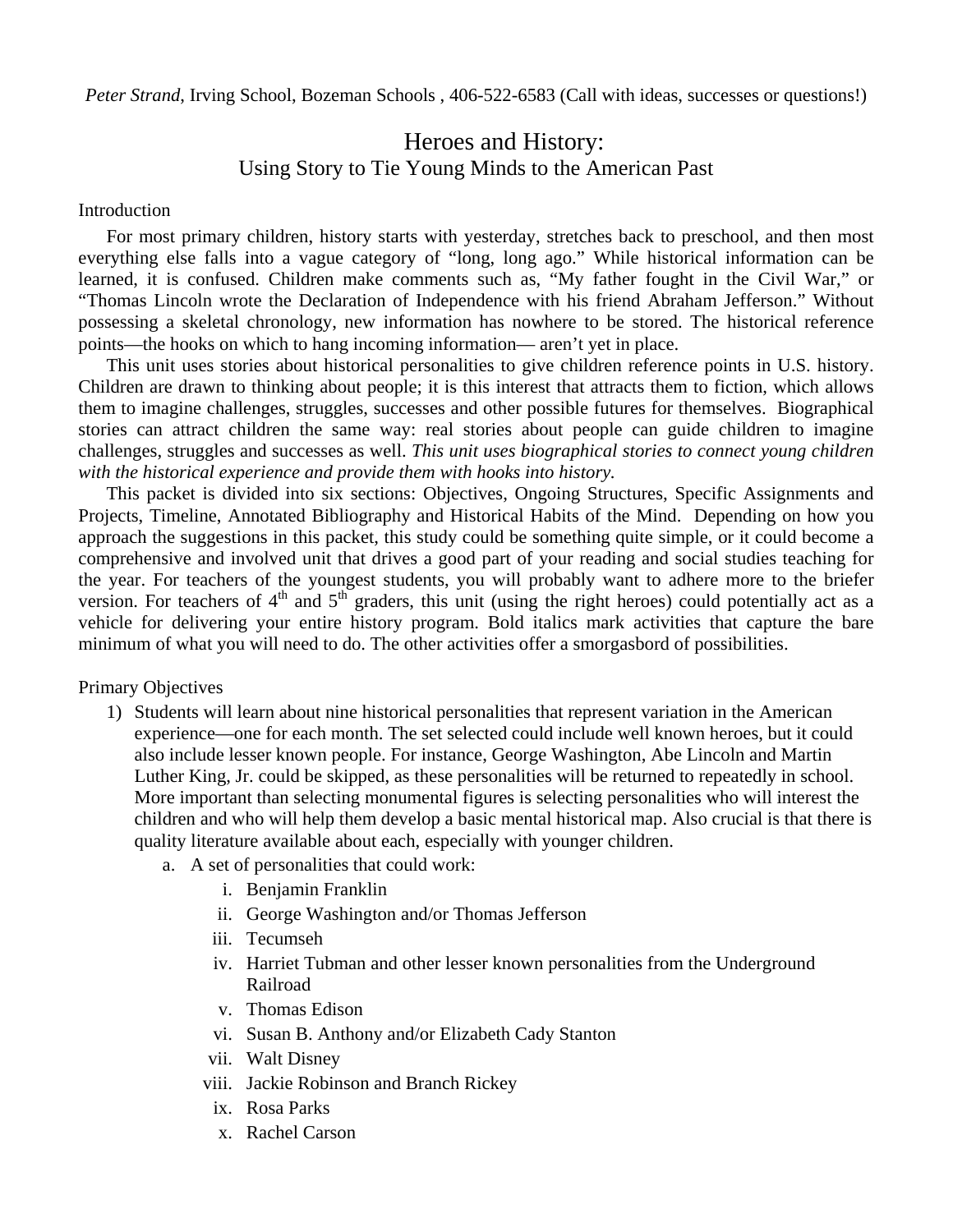- b. Some of the many other heroic figures that could be used:
	- i. Ida B. Wells-Barnett
	- ii. Albert Einstein
	- iii. Victoria Woodhull
	- iv. Mary Cassatt
	- v. Langston Hughes
	- vi. Hellen Keller
	- vii. Frederick Douglas
	- viii. Cesar Chavez
	- ix. Jane Addams
- 2) Each child will become an expert about one personally relevant historical figure.

# Secondary Objectives

Children will…

- gain a mental picture of some of the general historical periods in American history.
- learn to identify model personalities, heroes who might be emulated.
- gain a general sense of time's movement, including an understanding of past/present/future, a century vs. a decade
- **Example 1** learn basic geography, particularly regarding regions of the United States.
- learn to recognize that our lives are affected by past events.
- learn to distinguish between fact and opinion.
- be guided to understand that while they should read widely, and that they shouldn't believe everything they hear or read.
- experience seeing the world through another person's eyes.
- learn that individuals make a difference.
- learn the importance of place in affecting events.
- explore the difference between important and unimportant information and facts.
- learn about the historical habits of the mind directly and indirectly (see attached description).
- work with primary sources in the classroom.
- learn about heroes:
	- Heroes are admirable for tremendous actions and contributions.
	- Even the greatest of us have faults and make errors.
	- Heroes are real people who did real things.
	- Heroes are willing to die for what they believe sometimes.
	- Heroes are selfless, courageous and can stand the test of time.
	- Heroes exist in all fields, races and genders.

# Ongoing Structures

This section includes a wide variety of regular activities designed to help the children learn about these heroes during the year.

*1) Each month one historical personality should be introduced to the whole class through stories told and books read aloud. One or two books, perhaps mentioned in the annotated bibliography below, will be read aloud and discussed with the class. More stories will be told when less quality literature is available. During these readings and in pursuant discussions, the historical*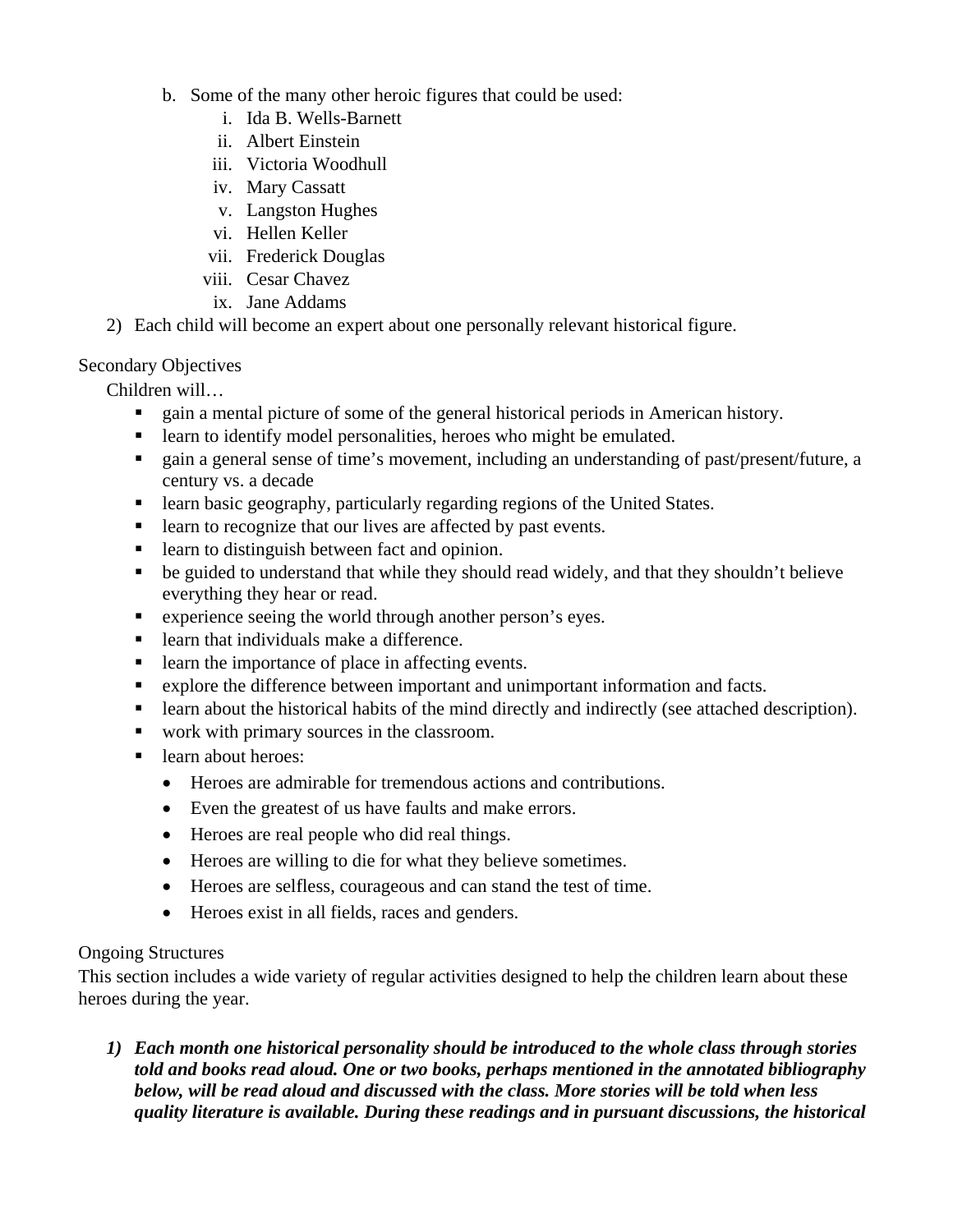*habits of the mind will be stressed. Other readings will be used as appropriate to help students to develop historical context and background for the current biography.* 

- *2) Use other reading selections as appropriate to help students develop historical context and background for the current biography.*
- 3) Make varied reading material available to children to enable independent exploration to learn more about our personality of the month, material varied enough in difficulty that it reflects a wide variety of reading levels.
- *4) Use biography as a regular element of the class reading program: to deepen our knowledge about a personality of the month or to learn about someone new.*
- 5) When possible, use real experiences from the monthly personality to motivate behavior, improve social skills, build a work ethic and frame possible solutions to class disputes and challenges.
- 6) Conduct an occasional discussion to help children in processing and understanding concepts and information discovered in books read aloud.
- *7) Post a timeline which can be organized on one wall stretching from the 1700s through to the present. Information should be added to this timeline regularly during the year as the class progresses through various time periods:* 
	- a. This timeline should be referred to regularly during read alouds and when discussing personalities.
	- b. An image and name of the historical figure, along with some basic information should be placed on the timeline
	- c. Illustrations capturing technology can be included.
	- d. Major events can be included on this timeline as well, i.e., the Civil War.
	- e. This timeline could be quite simple or quite complicated depending on the age and sophistication of the students.
- *8) Use one small bulletin board, or portion of a bulletin board, to track class learning about the monthly personality. Challenge students to seek out the information as they are listening to books read aloud, information that can be adhered to the board immediately with a sticky note or tack. A grid divides up the space to include a section for recording information about:* 
	- a. the time and place the person lived
	- b. major struggles encountered
	- c. accomplishments
	- d. how the person helped others
	- e. why the person is famous
	- f. important experiences
	- g. a quote

# *9) Beside this grid, post and use another one that operates similarly, one that helps the class sort out general information about the time period:*

- a. common foods eaten
- b. clothing
- c. technologies (transportation, heat, architecture, etc.)
- d. common tools
- e. issues regarding social roles
- f. the life of children
- g. housing
- h. religion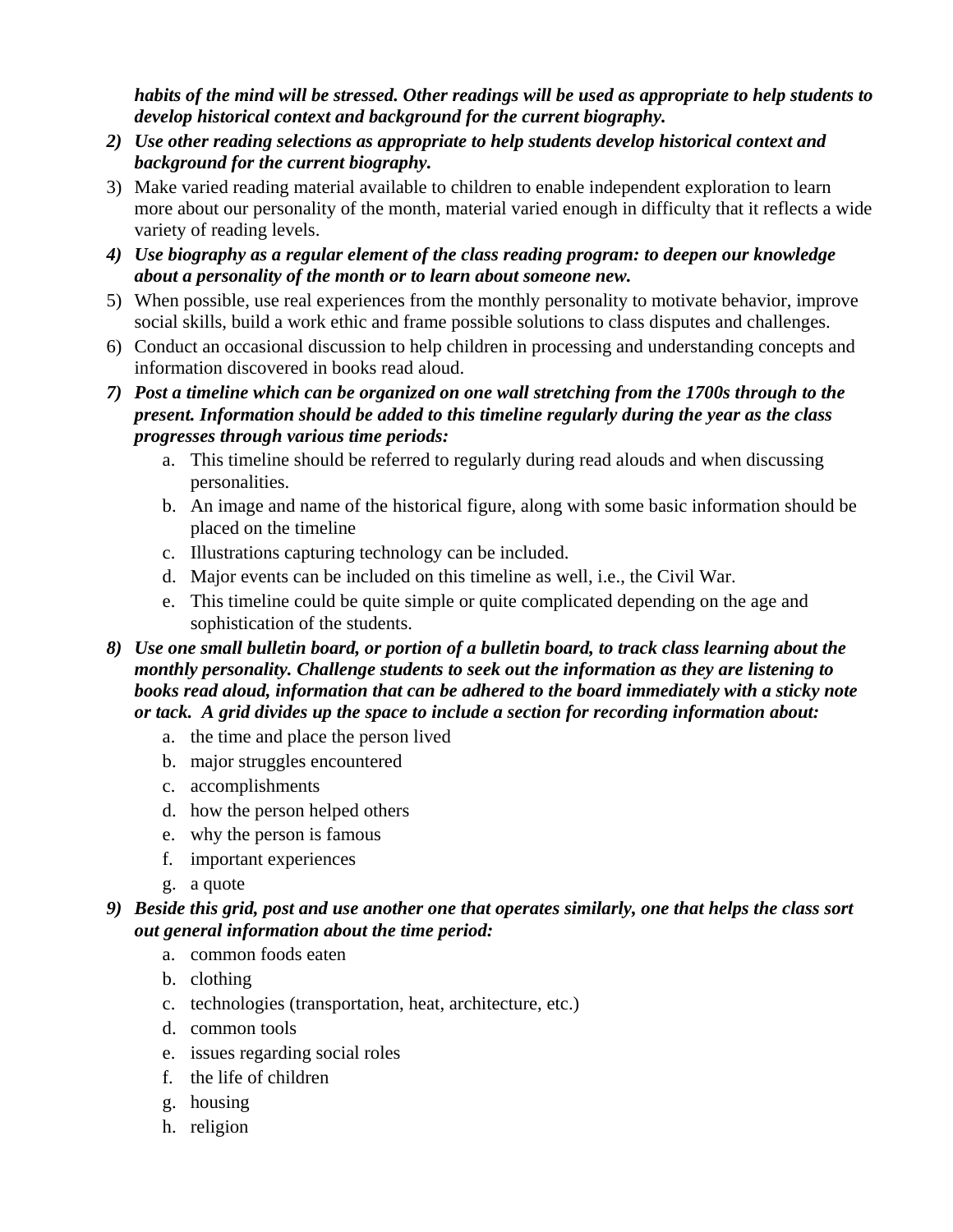- 10) A general table can be used to help the class compare and contrast personalities over time. At the end of the month, before starting on a new figure, the old information can be entered into the table. Heroes are listed across the top and the categories from the grid above are listed down the side.
- *11) As often as possible, photographs, or at least illustrations, should be shared to help children envision and learn about the information learned.*
- 12) Newspaper accounts could help children to consider perspectives on significant historical events. For instance, how did newspapers report on the suffrage issue or Jackie Robinson breaking the color barrier?
- 13) Handwriting, especially that of the figures themselves, might help to add some depth to the study.
- 14) Information collected on the bulletin board could be transferred to a large sheet that is posted on the timeline before moving on to a new figure.

# *15)In one part of the room, display biographies of diverse personalities. This will feed into the normal selection of books for reading workshop.*

- 16) Invite in local experts to share about particular figures, especially local ones.
- 17) Help the class to notice heroic figures in the community.
- 18) Use some of the following to help build a sense of the context:
	- a. music played as would have been played or heard in the time period
	- b. quotes
	- c. words from a diary/journal
- 19) Try using props, costumes and reenactment enliven the learning.

# *20) Revisit the concepts of past, present, future, decade, century and period with regularity.*

- *21) Teach about general American geographical regions early in the year.*
- 22) Consider having the class reenact major historical moments through role plays.
- 23) Celebrate interesting heroes' birthdays in simple ways during the year.
- 24) Direct children to articulate information to peers:
	- a. thinking alone, discussion in pairs and than sharing with the class
	- b. summarizing the essence of a personality in one bookmark or in one license plate

# Specific Assignments and Projects

These are specific activities and assignments that could also be used.

# 1) *Challenge each child to research and become an expert on one particular heroic figure, independently or as a homework assignment, perhaps with parent assistance.*

- a. This project can lead to a culminating presentation in the late spring.
- b. Create a form that helps students to collect information on their heroes, one based on the grids described above under ongoing structures.
- 2) Have the class conduct interviews with people from the community about their lives in order to help us appreciate that the categories we are using to examine historical figures apply to seeing people in the present as well. Questions could be asked about:
	- a. experiences growing up
	- b. accomplishments and setbacks
	- c. accomplishments the visitor would like to attain
	- d. a bit about family
- 3) Challenge students to consider what they would like to accomplish in life and what these accomplishments might demand.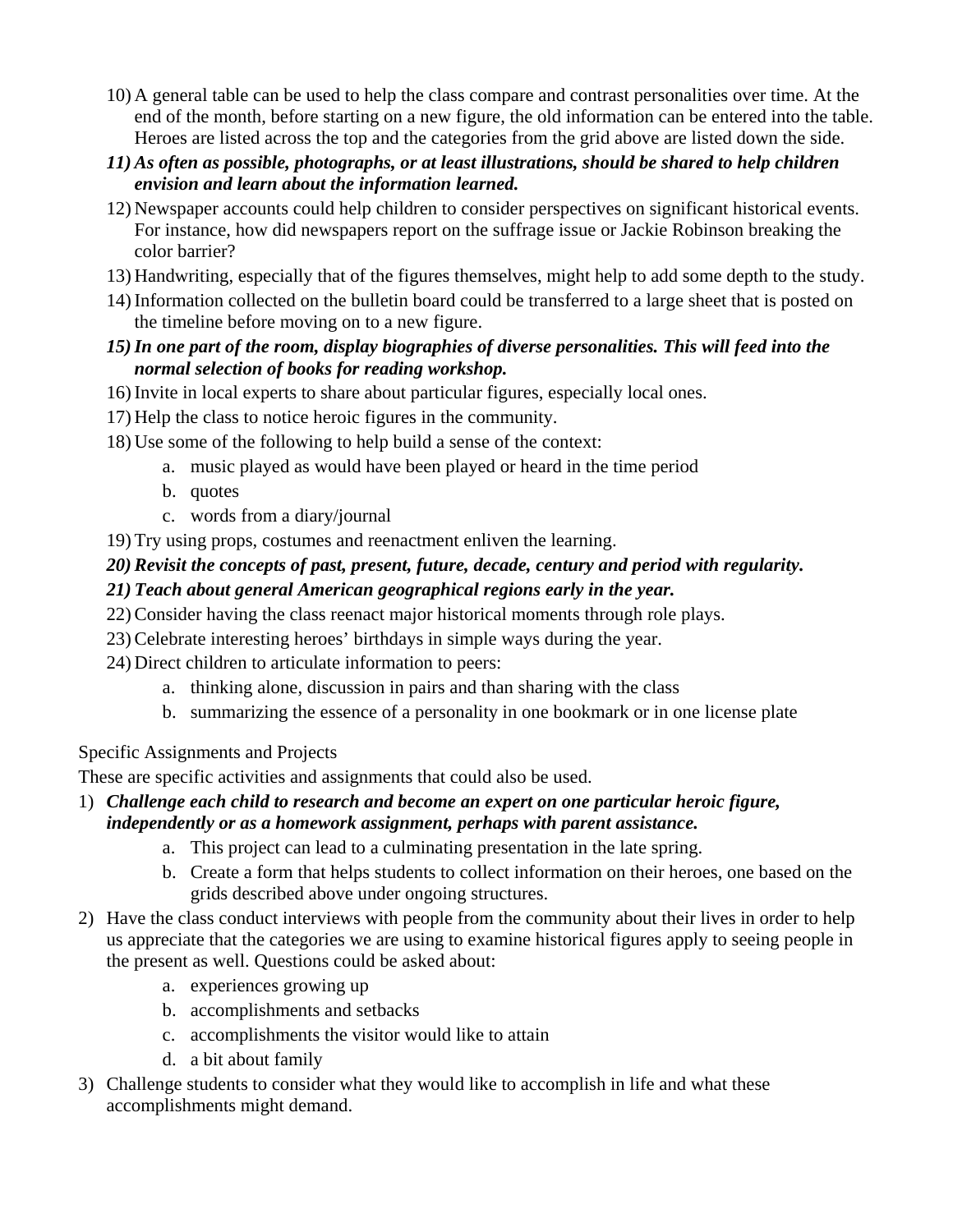4) Organize a hero fair in the spring in which children arrive dressed as heroes and play various games in which they must act their parts.

## Timeline

A sample progression through one year.

- 1) September
	- a. Benjamin Franklin
	- b. Introduce key concepts: leader, model, hero, biography, history, struggle, timeline.
	- c. Introduce the ongoing structures (detailed above) that will take the class through the year: timeline, bulletin board grids, etc.
- 2) October
	- a. Jefferson and Washington
- 3) November
	- a. Tecumseh
- 4) December
	- a. Harriet Tubman and the Underground Railroad
- 5) January
	- a. Abraham Lincoln
	- b. Interviews begin with community members.
- 6) February
	- a. Thomas Edison
- 7) March
- a. Susan B. Anthony and Elizabeth Cady Stanton
- 8) April
- a. Rosa Parks
- b. formal work in preparation for May presentations
- 9) May
- a. Rachel Carson
- b. Presentations on researched heroes
- c. personal explorations of what students would like to accomplish in life and what these accomplishments might demand

## $10)$  June

- a. Jackie Robinson
- b. a brief assessment of what the children have learned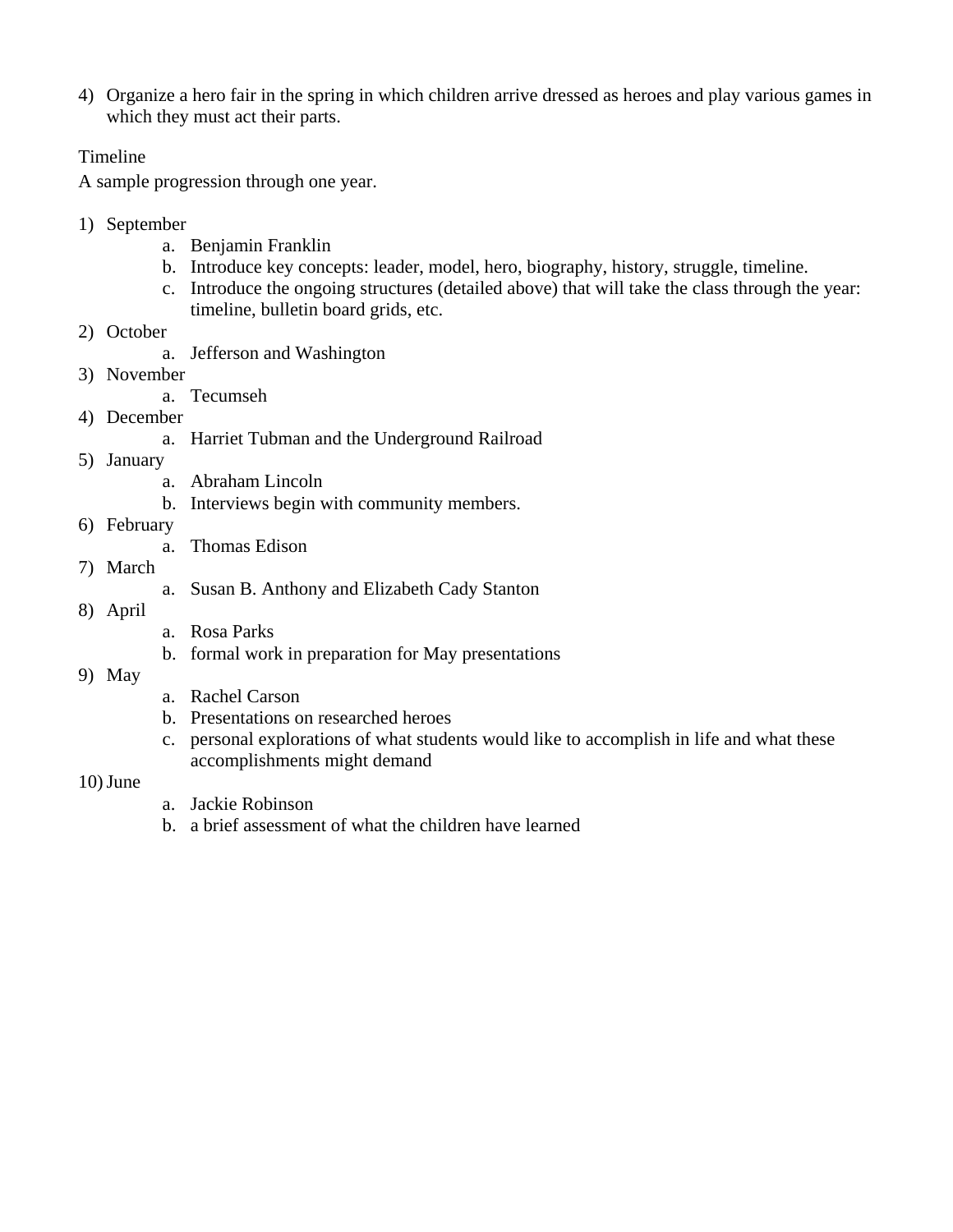# **Annotated Bibliography**

The included children's literature titles are arranged in groups according to the primary personalities on which this unit focuses. The final section includes a diverse set of biographies meant to motivate individual interest and personal exploration. Asterisks bring attention to especially high quality books or those that could be especially powerful for young children. Books are listed as PRIMARY or INTERMEDIATE to clarify general reading difficulty. This list includes books of varied levels in order to respond to diverse learning needs. Remember always to read a book yourself before reading it aloud. While there are numerous quality books listed here, some are harder than others to present orally, or might include content you will want to be prepared to discuss. Also, there are many fine biographies not listed here. Be sure to keep on the look out for good ones. Be careful though: many biographies are poorly written or include inaccurate information.

## **Susan B. Anthony and Elizabeth Cady Stanton**

Connell, Kate, *They Shall Be Heard: Susan B. Anthony and Elizabeth Cady Stanton* (Raintree, 1993). \* This book tells of the friendship that helped to fuel the fight for women's rights. INTERMEDIATE. 87pp.

Duffy, James. *Radical Red* (Scribner, 1993). \*

This historical novel witnesses Anthony's arrival in Albany in 1894 to lobby for women's suffrage. Twelve-yearold Connor O'Shea and her mother join Anthony's followers despite that it means going against Connor's father. INTERMEDIATE. 152pp.

Levin, Pamela. *Susan B. Anthony* (Chelsea, 1993). Provides an explanation of Anthony's life, though the writing is a bit awkward. INTERMEDIATE. 80pp.

McGovern, Ann. *If You Lived 100 Years Ago* (Scholastic, 1999).

Parker, Barbara Keevil. *Susan B. Anthony: Daring to Vote* (Millbrook, 1998) Beginning with her attempt to vote in the 1872 election, this book highlights Anthony's early years and her work as a crusader for justice. INTERMEDIATE. 48pp.

Schlank, Carol Hilgartner and Barbara Metzger. *Elizabeth Cady Stanton: A Biography for Young Children* (Gryphon, 1991).

Describes Stanton's childhood, and in particular, her challenge of competing for attention with her favored older brother. The book later develops her working relationship Anthony. INTERMEDIATE. 31pp.

#### **Rachel Carson**

Accorsi, William. *Rachel Carson* (Holiday, 1993) \* This biography brings to life Carson's important work for the environment. The artwork successfully adds to the text. PRIMARY. 32pp.

Erlich, Xamy. *Rachel: The Story of Rachel Carson* (Silver Whistle, 2003). This book effectively expresses Carson's achievements. GL 2-4. 32pp.

Ring, Elizabeth. *Rachel Carson: Caring for the Earth* (Millbrook, 1992). PRIMARY. 48pp.

## **Walt Disney**

Selden, Bernice. *The Story of Walt Disney: Maker of Magical Worlds* (Yearling, 1989). A fast paced look at this man's life and achievements. INTERMEDIATE. 96pp.

Jean-Pierre Isbouts. *Discovering Walt* (Disney Press, 2001).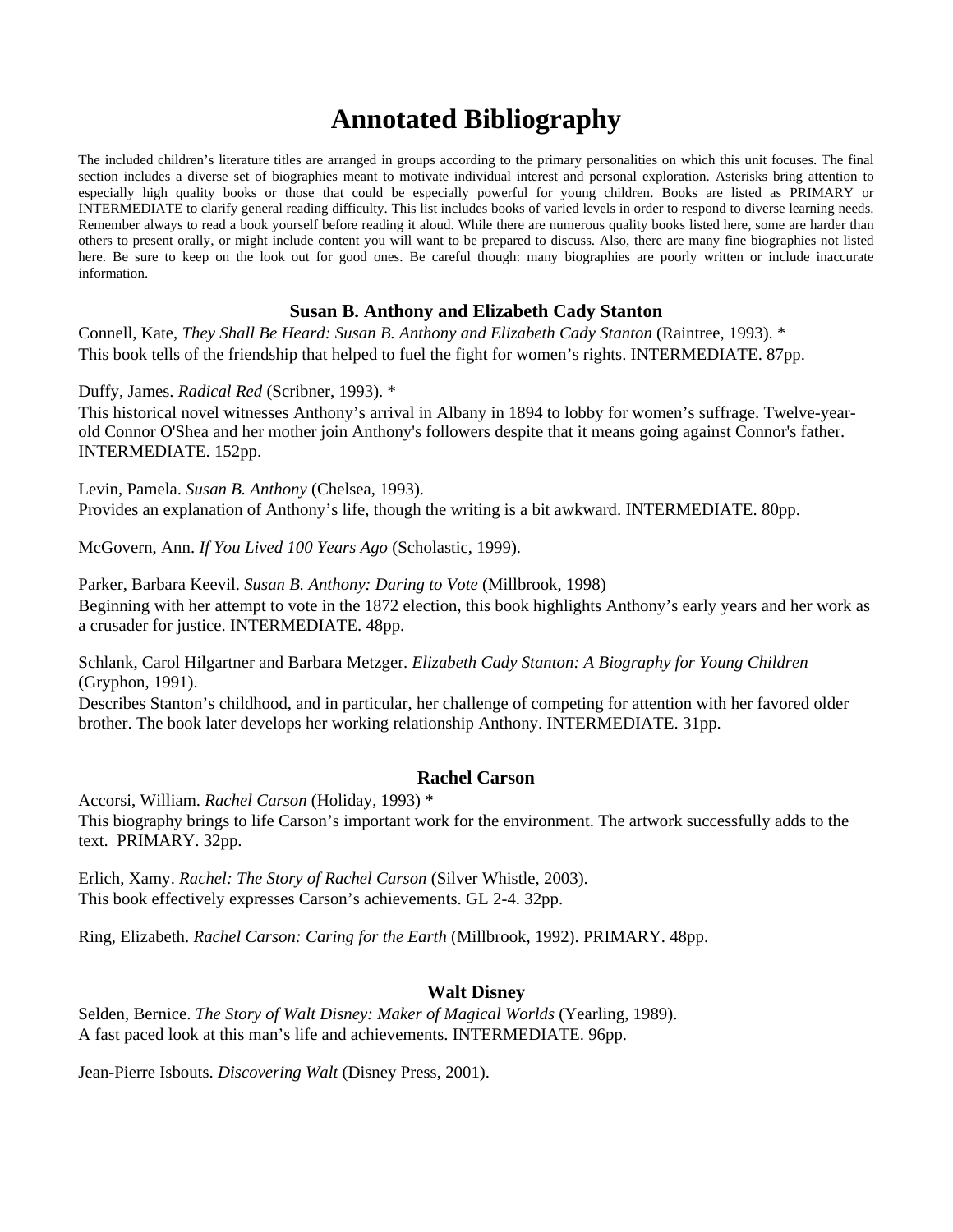## **Thomas Edison**

Adler, David A. *Thomas Alva Edison: Great Inventor* (Holiday, 1990). While this book is less successful than other Adler books, it is informative. INTERMEDIATE. 48pp.

Adler, David A., John Wallner and Alexandra Wallner, Illus. *A Picture Book of Thomas Alva Edison* (Holiday, 1996). While this book describes Edison's later life, it gives an especially good sense of Edison's early influences. Concludes with a list of important dates in his life. PRIMARY. 32pp.

Buranelli, Vincent. *Thomas Alva Edison* (Burdett, 1990). Told in a clear manner. PRIMARY. 133pp.

Mason, Paul. *Thomas A. Edison* (Raintree, 2002). Starts with a defining moment in Edison's life, and goes from there. Includes a timeline, quotes and diagrams. INTERMEDIATE. 48pp.

Middleton, Haydn. Tony Morris, Illus. *Thomas Edison: The Wizard Inventor* (Oxford, 1998). While the writing is clear for the most part and focuses on Edison's major accomplishments, it does gloss over the negatives. Includes a timeline. PRIMARY. 32pp.

Moore, Floyd C. *I Gave Thomas Edison My Sandwich* (Whitman, 1995). \*

Carrying a sandwich made of souse, a homemade luncheon meat, the fictional main character visits Thomas Edison, William Taft, and Henry Ford when their train stops at the station. Learning that Edison has fond memories of souse, Floyd gives his sandwich to the famous inventor. PRIMARY. 32pp.

Parker, Steve. *Thomas Edison and Electricity* (HarperCollins, 1992). \* Edison's life and achievements are clearly described. Included is a helpful timeline. INTERMEDIATE. 32pp.

Wallace, Joseph. Toby Welles, Illus. *The Lightbulb* (Athenum, 1999). \* This book focuses on the technology and how it was accepted by the public. Includes Edison's plans and notes. Bib., ind. INTERMEDIATE. 80pp.

#### **Ben Franklin**

Adler, David A*. A Picture Book of Benjamin Franklin (Holiday House, 1990). \**  Describes Franklin's ups and downs in business, his inventions and his career as a statesman. PRIMARY. 32pp.

Adler, David A. *B. Franklin, Printer* (Holiday, 2002). Expands on topics mentioned in the other books and discusses Franklin's amazing life from youth to old age. Timelines are included. INTERMEDIATE. 126pp.

Adler, David A. *Benjamin Franklin: Printer, Inventor,* Statesman (Holiday, 1992)\* Includes many facts about the early years of the United States. Full of information, this book includes looks at Franklin's personal life, his writings and inventions. INTERMEDIATE, 48pp.

Feldman, Eve B*. Benjamin Franklin: Scientist and Inventor* (:Watts, 1990). Focuses on Franklin's scientific work, including the kite experiment. INTERMEDIATE. 64pp.

Fleming, Candace*. The Hatmaker's Sign: A Story by Benjamin Franklin* (:Scholastic, 1998).\* Based on an anecdote, this story describes Franklin's response to Thomas Jefferson after the Continental Congress changed his draft of the Declaration of Independence. Good for reading aloud. PRIMARY. 34pp.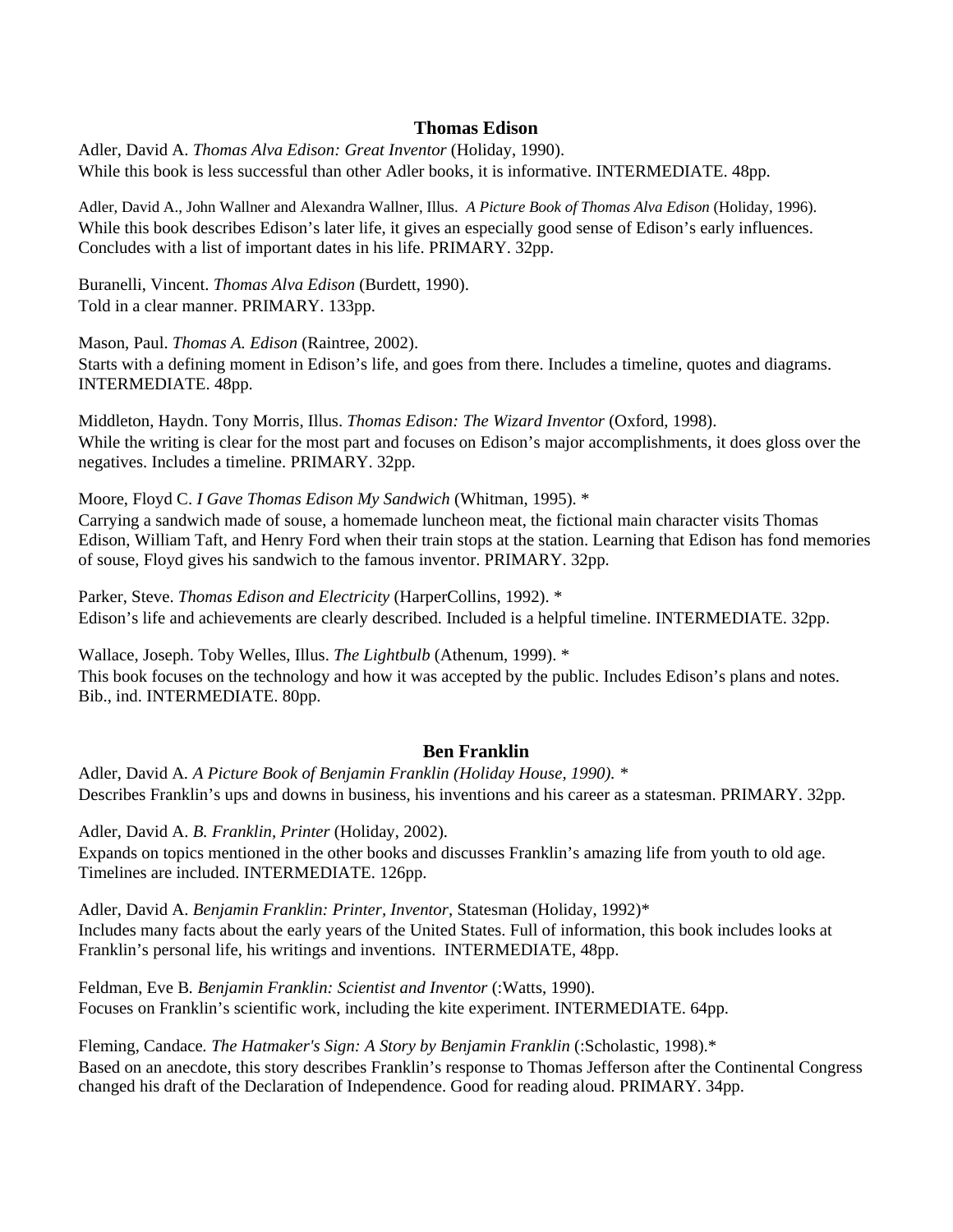Fradin, Dennis Brindell. *Who Was Ben Franklin?* (Grosset, 2002).

Deals with Franklin's personality and major achievements. The artistic style should attract reluctant readers. INTERMEDIATE. 105pp.

Giblin, James Cross, *The Amazing Life of Benjamin Franklin* (:Scholastic, 2000)\*\* Giblin records the facts, including Franklin's accomplishments and difficulties. Includes a selective listing of his inventions and powerful illustrations. INTERMEDIATE. 48pp.

Murphy, Frank. *Ben Franklin and the Magic Squares* (Random House, 2001) Describes a math puzzle that Franklin created and shows readers how to make their own. PRIMARY. 48pp.

Osborne, Mary Pope*. The Many Lives of Benjamin Franklin* (Dial, 1990). \* A straightforward account of Franklin's life and his times. Includes many quotes. INTERMEDIATE. 129pp.

## **Thomas Jefferson**

Adler, David A. *A Picture Book of Thomas Jefferson* (Holiday, 1990). \* Includes much information about Jefferson's life and accomplishments with simple language and detailed drawings. PRIMARY. 32pp.

Blumberg, Rhoda, *What's the Deal Jefferson? Napolean, and the Louisiana Purchase*(National Geographic, 1998). \* This book presents the Louisiana Purchase in the context of global politics and individual ambitions. Specifically expresses the contest between Napolean's ambition and Jefferson's vision. INTERMEDIATE. 144pp.

Fleming, Candace. S.D. Schindler, Illus. *A Big Cheese for the White House: The True Tale of a Tremendous Cheddar* (Ink/Kroupa, 1999). \*

The story of the 1,235 pound cheddar sent to Jefferson as a gift. PRIMARY. 32pp.

Giblin, James Cross. Michael Dooling, Illus. *Thomas Jefferson: A Picture Book Biography* (Scholastic, 1994). \*

Giblin brings attention to Jefferson's primary accomplishments, points to his personal tragedies, and hints at the contradictions regarding slavery. PRIMARY. 48pp.

Quackenbush, Robert, Author-Illustrator. Pass the Quill, I'll Write a Draft: A Story of Thomas Jefferson (Pippin, 1989).

A brief, simple history of Thomas Jefferson's life and achievements. PRIMARY. 36pp.

Spier, Peter. *We The People* (Doubleday, 1987). PRIMARY.

## **Abe Lincoln**

Borden, Louise. *A. Lincoln and Me* (Scholastic, 1999). \*

A boy who shares Lincoln's birthday finds parallels between his own personality and that of Lincoln. There is potential to use this fictional account to help connect current readers with historical figures. PRIMARY. 32pp.

Brenner, Martha. Donald Cook, Illus. *Abe Lincoln's Hat* (Random, 1994). Brenner reveals the reason Lincoln's hat became such an important item. PRIMARY. 48pp.

Cohn, Amy L. and Suzy Schmidt. David A. Johnson, Illus. *Abraham Lincoln* (Scholastic, 2002). \*\* The authors introduce Lincoln as a great man but still human. Grand watercolor washes capture him in illustrations, leading up to the final one of the imposing Lincoln Memorial. PRIMARY. 40pp.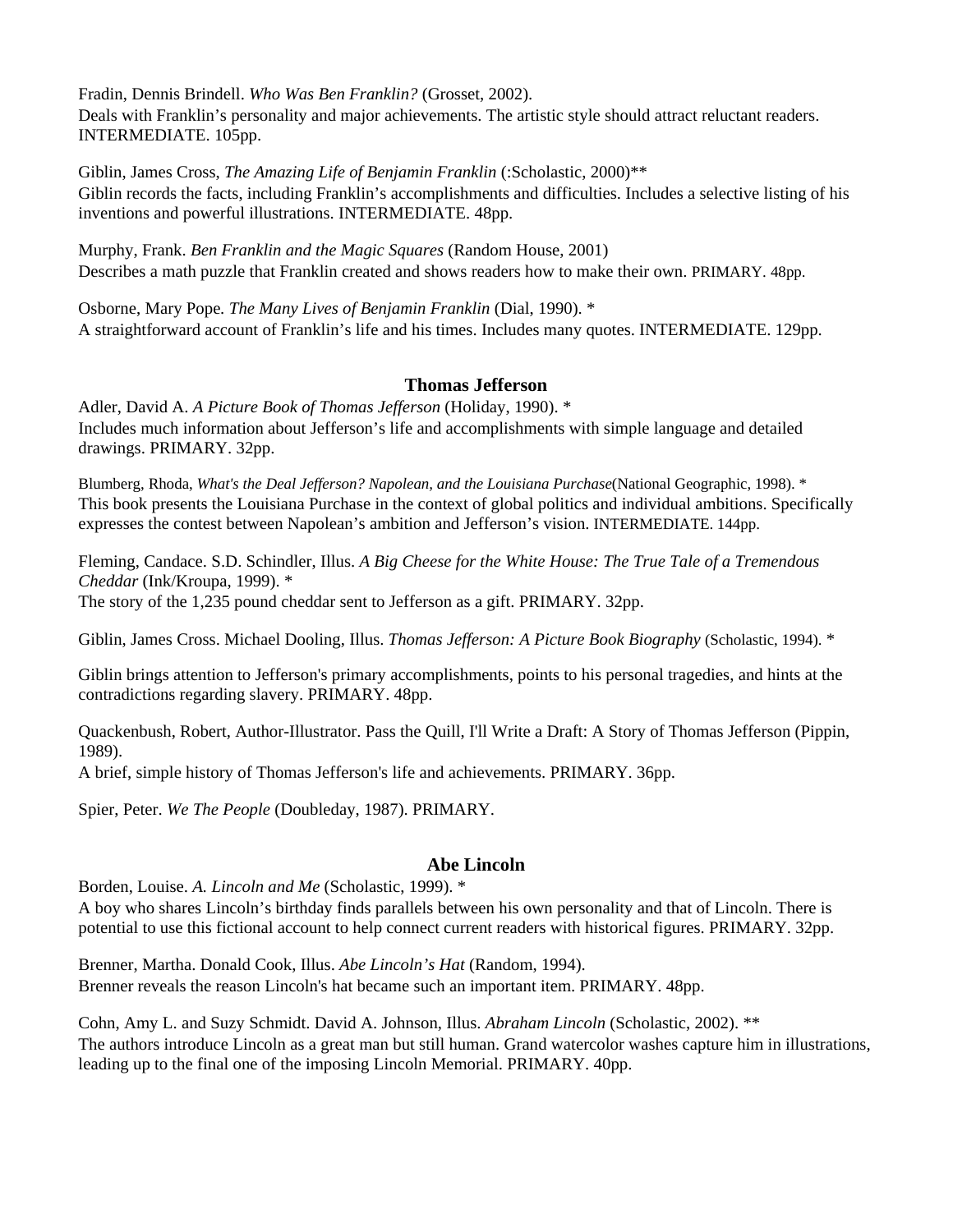Fritz, Jean. *Just a Few Words, Mr. Lincoln: The Story of the Gettysburg Address* (Grosset, 1993) Personal details in the text and watercolors bring alive an introduction to the Gettysburg Address. The book provides brief information about battles and Lincoln's preparation for the speech itself. PRIMARY. 48pp.

Gross, Ruth Belov, Jill Kastner, Illus. *True Stories about Abraham Lincoln* (Lothrop, 1990). A collection of anecdotes that helps to develop a picture of who this man was. Accessible to reluctant readers. INTERMEDIATE. 48pp.

Harness, Cheryl. *Abe Lincoln Goes to Washington: 1837-1865*. (National Geographic, 1997). Harness sketches Lincoln's political career from the Illinois State Legislature to his assassination. Quick views of his family life are mixed with details about his rise in the new Republican Party and about the Civil War. PRIMARY. 48pp.

Holzer, Harold, Compiler-Editor. *Abraham Lincoln--The Writer: A Treasury of His Greatest Speeches and Letters* (Boyds, 2000). \*

This book offers a compilation of Lincoln's writing including speeches and personal letters. Biographical notes describe Lincoln's development as a writer as well. INTERMEDIATE. 107pp.

Jacobs, William Jay, *Lincoln* (Scribner, 1991). This book avoids myth and helps to show Lincoln as a real human being. INTERMEDIATE, 42pp.

January, Brendan. *The Emancipation Proclamation* (Children's Press, 1997). Glos., ind. INTERMEDIATE. 32pp.

January, Brendan. *The Lincoln-Douglas Debates* (Children's Press, 1998). INTERMEDIATE. 32pp.

Kent, Deborah. The Lincoln Memorial (Children's Press, 1996). Following a brief biographical sketch of Lincoln, Kent describes the planning and construction of the memorial. INTERMEDIATE. 32pp.

Lincoln, Abraham. Michael McCurdy, Illus. *The Gettysburg Address* (Houghton, 1995). \* Lincoln's words have been organized to accompany a series of images that complement and bring them to life. PRIMARY. 32pp.

Sullivan, George. *Picturing Lincoln: Famous Photographs That Popularized the President* (Clarion, 2001). \*

Sullivan shows the process through which a few photographs were used to make many. Brings attention to the technology of the time. INTERMEDIATE. 88pp.

Sullivan, George. Abraham Lincoln (Scholastic, 2001).

This story of Lincoln is told with many quotations from his own writing as well as black-and-white photographs. INTERMEDIATE. 128pp.

Turner, Ann. Wendell Minor, Illus. *Abe Lincoln Remembers*. (HarperCollins, 2001). Turner uses a fictional lens to show children how Lincoln might have looked back on his experiences a boy, storekeeper, lawyer and politician. PRIMARY, 32pp.

## **Rosa Parks**

Parks, Rosa and Jim Haskins. Wil Clay, Illus. *I Am Rosa Parks* (Dial, 1997).\* Covers the famous bus confrontation, Parks' life till that moment and the progress and outcome of the boycottFour chapters cover the famous confrontation on the Montgomery bus; Parks' life until that defining moment; the progress and outcome of the boycott. PRIMARY. 48pp.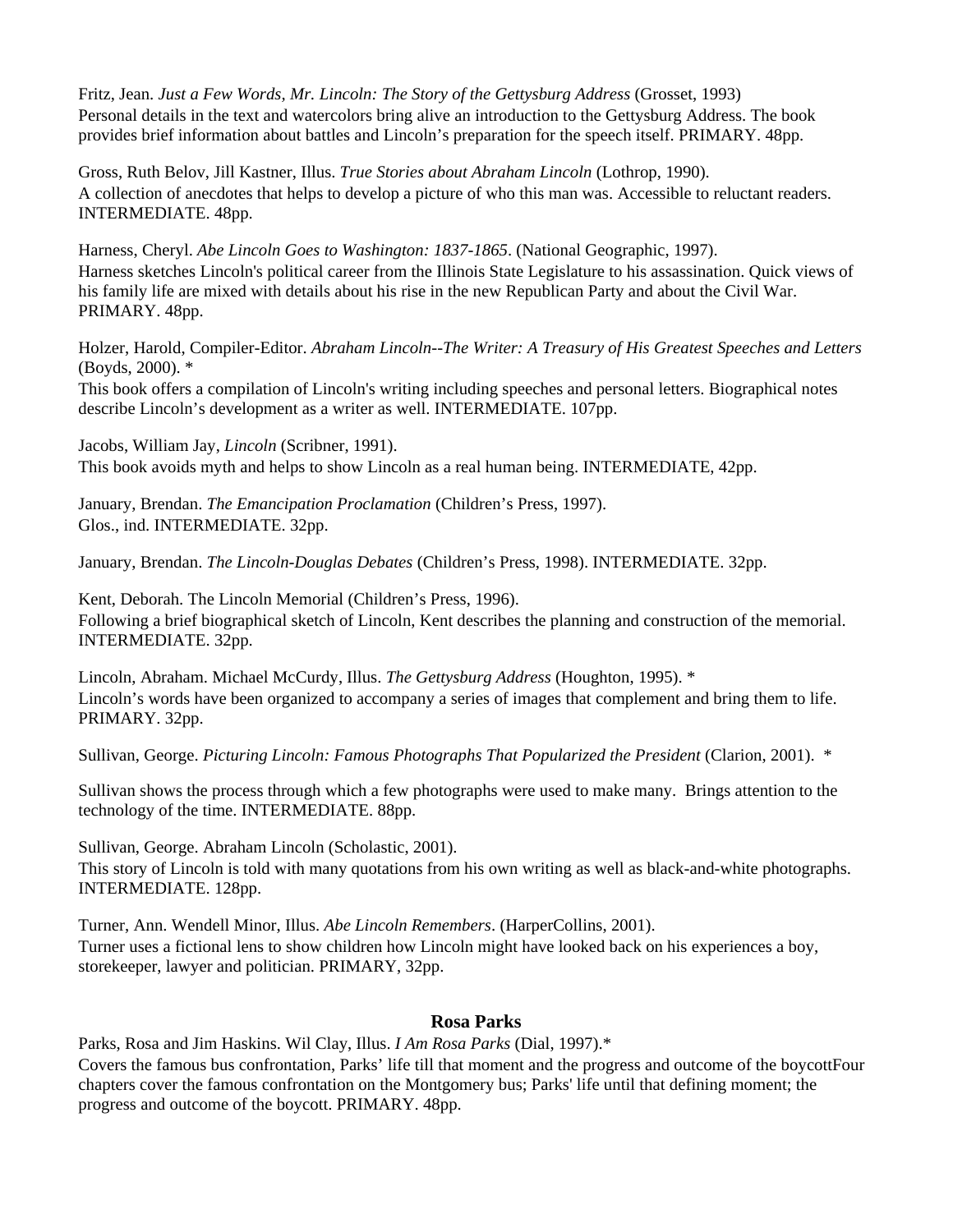Adler, David A. Robert Casilla. *A Picture Book of Rosa Parks* (Holiday, 1993). This portrait provides a glimpse into the era in which Parks was born. Adler recites the facts of Parks' life and emphasizes her strong role in the Montgomery Bus Boycott. PRIMARY. 32pp.

## **Jackie Robinson and Branch Rickey**

Adler, David A. *A Picture Book of Jackie Robinson* (Holiday, 1994). This book brings attention to the courage of this hero. Watercolors add to the simple text. PRIMARY. 32 pp.

Golenbock, Peter. Paul Bacon, Illus. *Teammates* (Harcourt, 1990).\* Golenbock brings to life Branch Rickey's recruitment of a legend. PRIMARY. 32pp.

Walker, Sally M. Pete S. Rodney, Illus. *Jackie Robinson* (Carolrhoda, 2002). This book depicts Robinson at various stages of his life. Includes a list of important dates. PRIMARY. 48pp.

## **Tecumseh**

Connell, Kate, Jan Naimo Jones, Illus. *These Lands Are Ours: Tecumseh's Fight for the Old Northwest* (Raintree, 1993) Captures the courage and vision of Tecumseh. Includes material from primary sources. INTERMEDIATE. 97pp.

Immell, Myra H. and William H. Immell, *Tecumseh* A thorough text that includes extensive quotes from primary and secondary sources. INTERMEDIATE. 112pp. \*

# **Harriet Tubman and the Underground Railroad**

Burns, Bree. *Harriet Tubman* (Chelsea, 1992). Conveys Tubman's leadership in her struggle for freedom. INTERMEDIATE. 80pp.

*Elish, Dan. Harriet Tubman and the Underground Railroad (Millbrook, 1993).* INTERMEDIATE. 32pp.

Gorrell, Gena K. *North Star to Freedom: The Story of the Underground Railroad* (Delacort, 1997). Gorrell offers a Canadian perspective on the history of the Underground Railroad. The narrative sets the story of the escape route to freedom in the broad context of the history of slavery. Includes the stories of people such as Harriet Tubman, Ellen Craft, and Henry 'Box' Brown. INTERMEDIATE. 168pp.

Guccione, Leslie Davis, *Come Morning* (Carolrhoda, 1995).

A boy knows that his father, a freed slave, works for the Underground Railroad, but he is frustrated because his father doesn't trust him to help. Ultimately the boy leads a runaway family to Harriet Tubman after his father is imprisoned by slave trackers. INTERMEDIATE. 120pp.

Haskins, Jim. *Get on Board: The Story of the Underground Railroad* (Scholastic, 1993). Haskins traces the story of the Underground Railroad from the 1840s to the 1860s. Well documented, researched, and illustrated. Includes well-told escape stories. Time line included. INTERMEDIATE. 152pp.

Johnston, Tony. James E. Ransome, Illus. *The Wagon* (HarperCollins, 1996) In this fictional account, a farm wagon, crafted by a slave's father, symbolizes the hope and liberty his family eventually gains following Lincoln's Civil War efforts. Striking art is included. PRIMARY. 34pp.

Lawrence, Jacob, *Harriet and the Promised Land* (Simon and Schuster, 1993). \* This is reissue of one of the first children's books illustrated by an African-American artist. A powerful read aloud. PRIMARY. 31pp.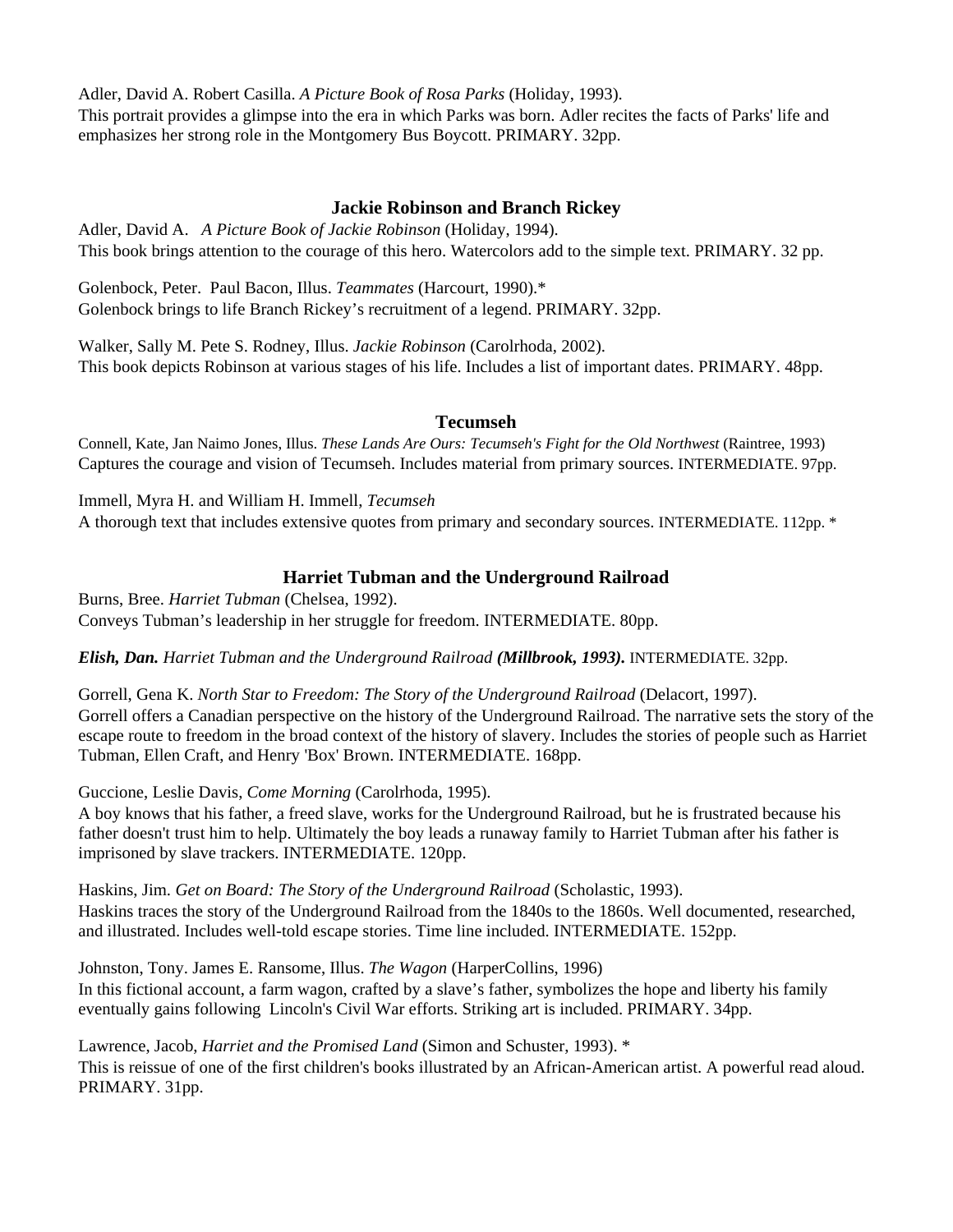Schroeder, Alan, Jerry Pinkney, Illus. *Minty: A Story of Young Harriet Tubman* (Penguin Putnam, 1996). \* This fictionalized account based on fact details the early life of Harriet Tubman. Quick action and dialogue creates an active story and depicts Minty's strong-willed nature along with her desire for freedom. PRIMARY. 40pp.

Wright, Courtni C. Gershom Griffith, Illus. *Journey to Freedom: A Story of the Underground Railroad* (Holiday, 1994).

A suspenseful, historically rooted survival tale follows a family for twenty fearful days as they travel from Kentucky to Canada with Harriet Tubman as their 'conductor' on the Underground Railroad. INTERMEDIATE. 32pp.

## **George Washington**

Erdosh, George. *Food and Recipes of the Revolutionary War* (Power Kids Press).

Fritz, Jean. DyAnne DiSalvo-Ryan. *George Washington's Mother* (Grosset, 1992). This book provides a glimpse of the relationship between a stubborn, eccentric woman and her famous son. PRIMARY. 48pp.

*Fun and Games Long Ago*. (Americana Review, 1973).

Giblin, James Cross, Michael Dooking, Illus. *George Washington: A Picture Book Biography* (Scholastic, 1992). \* Accessible narrative and oil paintings bring to life Washington's family life, military service, and presidency. PRIMARY. 48pp.

Gross, Ruth Belov. *If You Grew Up with George Washington* (Scholastic, 1982).

Harness, Cheryl, *George Washington* (National Geographic, 2000).

Harness celebrates many facets of Washington's life, taking special care to cast Washington in terms of his times. The illustrations are filled with historical detail. PRIMARY. 48pp.

Jacobs, William Jay, *Washington* (Scribner, 1991)

A product of scholarly research and insight, this book avoids myths and portrays a great human being. The author makes use of direct quotes. INTERMEDIATE. 42pp.

Moore, Kay. *If You Lived At the Time of the Revolution* (Scholastic, 1998).

Osborne, Mary Pope. *George Washington: Leader of a New Nation* (Dial, 1991*).*  118pp. Dial (Penguin Putnam) 1991 A brief, but interesting and well-documented biography, this book includes a timeline and brings to life the flavor of the time. INTERMEDIATE. 118pp.

Tunnell, Michael O. Kathy Osborn, Illus. *The Joke's on George* (HarperCollins, 1993) Charles Willson Peale tricks his friend President George Washington into bowing politely before a lifelike trompe l'oeil painting of Peale's sons climbing a staircase. A fictionalized version of an actual incident. PRIMARY. 32pp.

## **Mixed Titles to Encourage Individual Exploration**

Adler, David A. *Dr. Martin Luther King, Jr.* (Holiday, 2001). Describes King's life and major accomplishments, including his marriage, his leadership during the Montgomery Bus Boycott, his famous "I Have a Dream" speech and his assassination. PRIMARY. 48pp.

Adler, David A. John Wallner and Alexandra Wallner, Illus. *A Picture Book of Helen Keller* (Holiday, 1990) With simple language and active artwork, the book communicates basic information about the life and accomplishments of Helen Keller. PRIMARY. 32pp.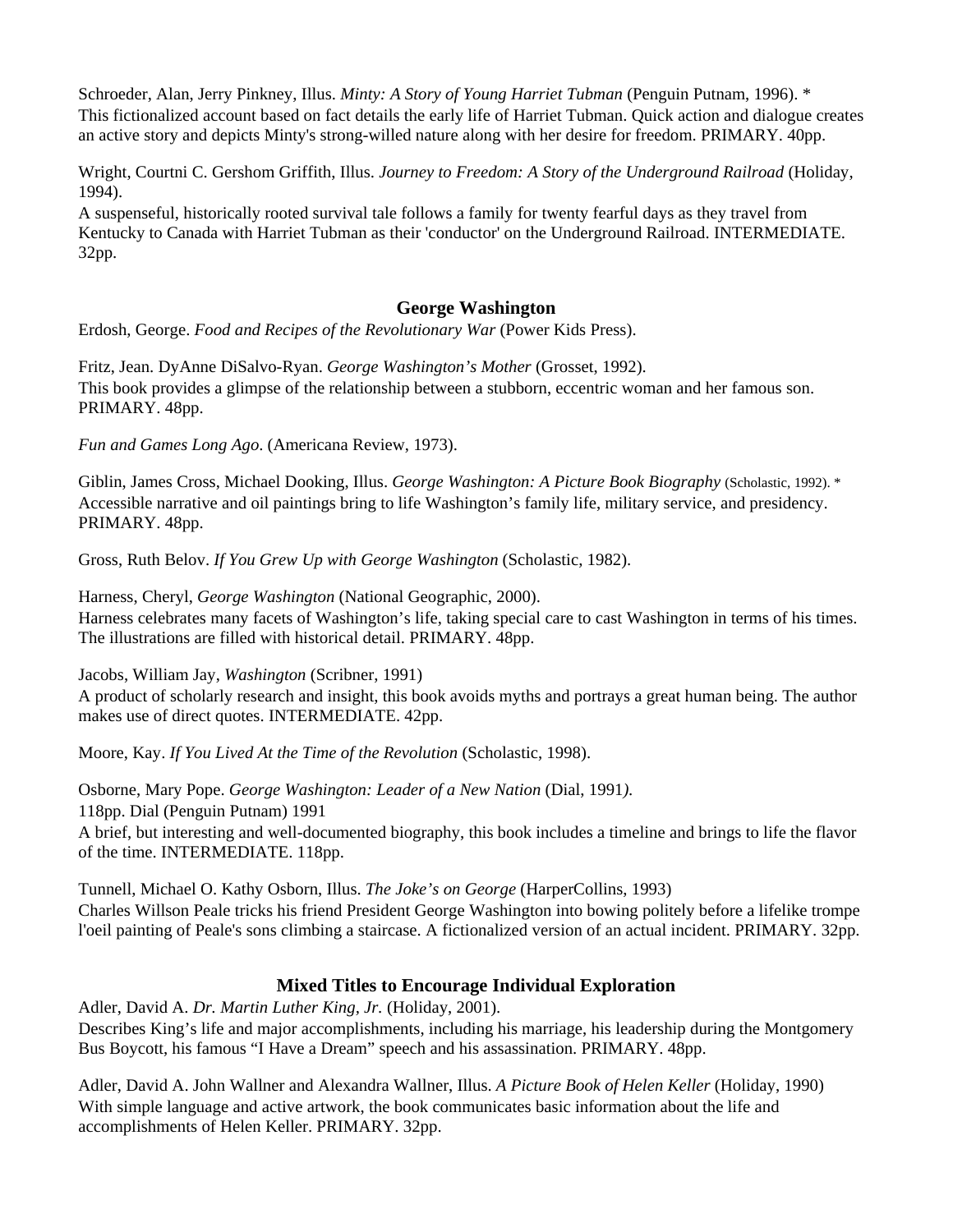Adler, David A. John Wallner and Alexandra Wallner, Illus. *A Picture Book of Robert E. Lee* (Holiday, 1994). This clear text describes the life and achievements of this distinguished General. Includes attractive watercolors. PRIMARY. 32pp.

Asirvatham, Sandy. *Katharine Graham* (Chelsea 2002*).*

Including many quotes from Graham, this book offers a glowing biography. INTERMEDIATE. 120pp.

Becker, Helaine. *John Brown* (Blackbirch, 2001). *Frederick Douglass* (Blackbirch, 2001). Readable biographies of Civil War-era leaders, these books offer sidebars that refer to other famous Americans of the period. These books include photos, engravings and some portraits. INTERMEDIATE. 104pp.

Burford, Betty. *Chocolate by Hershey: A Story about Milton S. Hershey* (Carolrhoda, 1994). Hershey grew up poor, was apprenticed to a candymaker, and failed in the candy business many times before succeeding. This book shows Hershey's successes and his generosity. INTERMEDIATE. 64pp.

Cooper, Floyd. *Coming Home: From the Life of Langston Hughes* (Philomel, 1994). \* This fine introductory biography highlights crucial events in Langston Hughes' life, emphasizing his loneliness as a child and his development as a poet. Cooper's illustrations help to build a sense of the setting. INTERMEDIATE. 32pp.

Dennenberg, Dennis and Lorraine Rocoe, *50 American Heroes Every Kid Should Meet!* (The Millbrook Press, Inc., 1993). \*\*

This helpful text provides interesting looks at heroes for children, or for adults who want quick reminders about important heroes.

Dolan, Sean. *Matthew Henson* (Chelsea, 1991). This book presents information in easy-to-read language. INTERMEDIATE. 80pp.

Finn, Margaret L. *Christopher Reeve: Actor and Activist* (Chelsea, 1997).

This admiring biography captures Superman, his riding accident and his political life. INTERMEDIATE. 134pp. Garfunkel, Trudy. *Letter to the World: The Life and Dances of Martha Graham* (Little, 1991) This book captures Graham's career as a choreographer and teacher. It also brings attention to her influence on modern dance. INTERMEDIATE. 92pp.

Gogerly, Liz. *Louis Pasteur* (*Raintree 2002).* Describes the life of this renowned scientist with photos, maps and a chronology. INTERMEDIATE. 48pp.

Gogerly, Liz. *Marie Curie* (Raintree, 2002). Briefly describes Curie's life. INTERMEDIATE. 48pp.

Goldstein, Margaret J. and Jennifer Larson. *Jackie Joyner-Kersee: Superwoman* (Lerner, 1994). Presents the story of the famed Olympic gold-medalist. INTERMEDIATE. 56pp.

Holland, Gini. Gary Rees, Illus. *Sandra Day O'Connor* (Raintree, 1997) Looks at O'Connor's childhood and adult life, showing her determination despite failures. Chronology included. PRIMARY. 32pp.

*Joseph, Paul*. *Harry S. Truman (ABDO, 1999).* Includes a brief biography, a list of stats, a time line and two pages explaining the role of the president and the other two branches of government. PRIMARY. 32pp.

Kramer, Barbara. *John Glenn: A Space Biography* (Enslow, 1998). Captures Glenn's pioneering role in the space program. INTERMEDIATE.48 pp.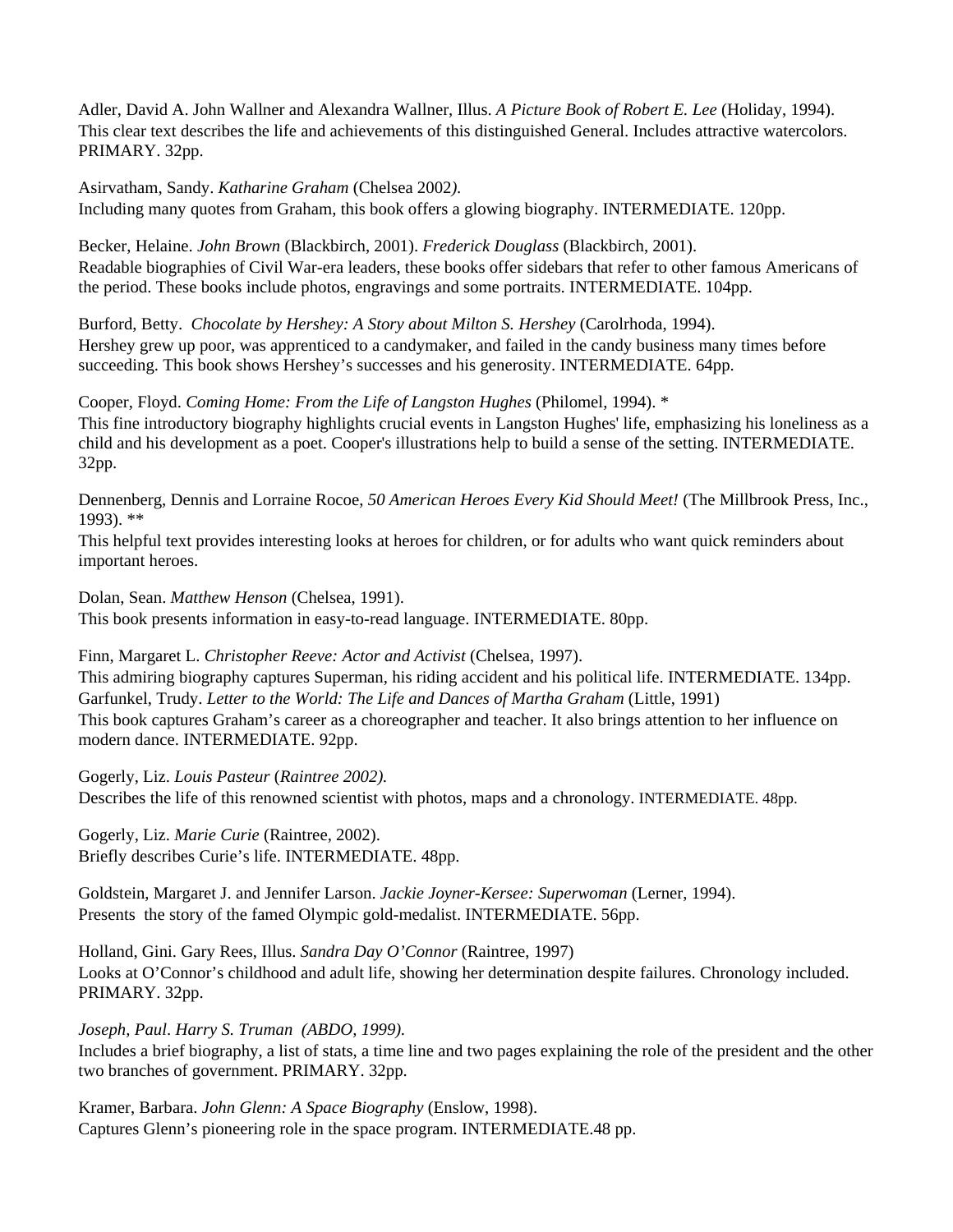Krensky, Stephen. Nellie Bly: A Name to be Reckoned With (Aladdin Library, 2003).

Krull, Kathleen. Kathryn Hewitt, Illus*. Lives of Extraordinary Women: Rulers, Rebels (and What the Neighbors Thought*) (Harcourt, 2000). \* Captures 20 famous women. Hewitt's portraits add well to the biographical sketches. INTERMEDIATE. 96pp.

Lazo, Caroline. *Jimmy Carter: On the Road to Peace* (Dillon, 1996) This admiring biography focuses on Carter's public service but also on the personal values and philosophy that helped him to succeed. INTERMEDIATE. 128pp.

McKissack, Patricia and Fredrick McKissack. Ned O, Illus. *Booker T. Washington: Leader and Educator* (Enslow 2001). *George Washington Carver: The Peanut Scientist* (Enslow, 1991). *Ida B. Wells-Barnett: A Voice against Violence (Enslow, 2001). Louis Armstrong: Jazz Musician* (Enslow 2001). *Marian Anderson: A Great Singer* (Enslow, 1991). *Mary McLeod Bethune: A Great Teacher* (Enslow, 2001). *Mary Church Terrell: Leader for Equality* (Enslow, 2002). *Ralph J. Bunche: Peacemaker* (Enslow, 1991).

Each title in this series provides an brief introduction to a reknowned African American. Large type and short sentences make these books accessible to diverse readers. Includes timelines. PRIMARY. 32pp.

Naden, Corinne J. and Rose Blue. *John Muir: Saving the Wilderness* (Millbrook, 1992). This brief biography of the famous conservationist is written in easy-to-read text. PRIMARY. 48pp.

Nicholson, Lois. *Cal Ripken, Jr.: Quiet Hero* (Tidewater, 1993). Focuses on the dedication and humility of this role model. INTERMEDIATE. 100pp.

Old, Wendie*.* Robert Andrew Parker, Illus*. To Fly: The Story of the Wright Brothers (Clarion, 2002). \** This text's simple sentences trace the brothers' journey from inventive boys to aeronautical engineers. The artwork complements the text well. A timeline, source notes, and reading list are included. PRIMARY. 48pp.

Pinkney, Andrea Davis. Brian Pinkney, Illus. *Dear Benjamin Banneker* (Harcourt, 1994). \* This biography focuses on Banneker's effort to publish his 1791 almanac and his letter to Jefferson denouncing slavery. The text is straightforward and the illustrations add well to the text.. PRIMARY. 32pp.

Rappaport, Doreen. Bryan Collier, Illus. *Martin's Big Words: The Life of Dr. Martin Luther King, Jr.* (Hyperion,  $2001$ ). \*\*

This book mixes carefully written biographical information with appropriate quotes from King himself. The underlying message is that throughout his life, King worked to inspire people with his words. The primary events of King's life are presented. The facts are enriched by eye-catching illustrations. PRIMARY. 40pp.

Ringgold, Faith. *My Dream of Martin Luther King*(Crown, 1995).\*

Using a sequence of dreams, Ringgold presents a picture-book biography of the civil rights leader that blends known details from his life with imagined incidents from his childhood. This book captures King's nonviolent efforts, and it improves with repeated readings. A chronology is included. PRIMARY. 32pp.

Roberts, Jack L. *Booker T. Washington: Educator and Leader* (Millbrook 1995*).* Recounts Washington's rise from slave to builder to university leader, civil rights leader, author and presidential adviser. A chronology is included. INTERMEDIATE. 32pp.

Ross, Stewart. *Alexander Graham Bell* (Raintree 2002).

Starts with Bell's first successful telephone call and then goes on to provide an account of his life. INTERMEDIATE. 48pp.